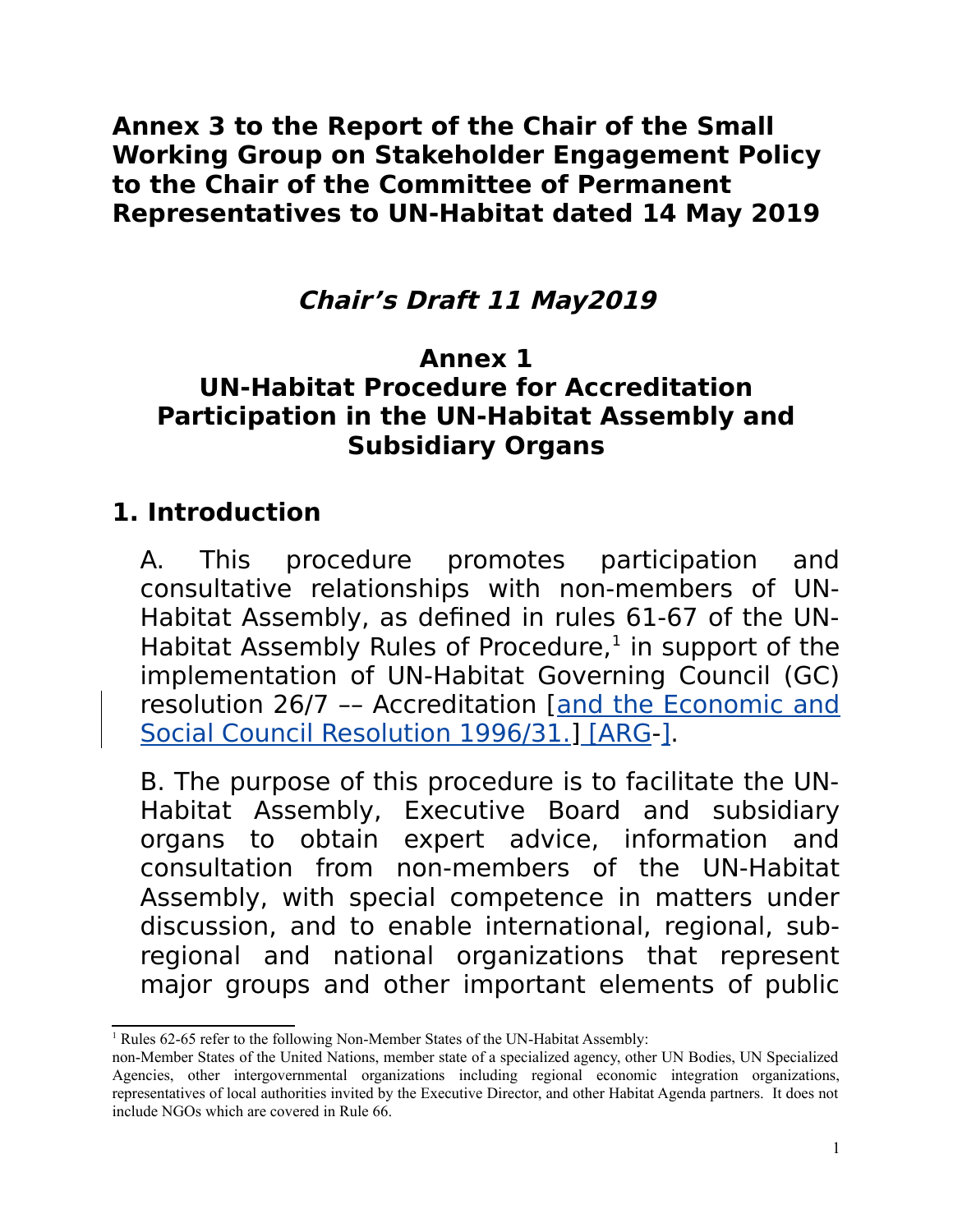opinion to express their views<sup>[2](#page-1-0)</sup>.

C. This procedure provides for continuous relevant accreditation, review and reporting for non-members of the UN-Habitat Assembly, and for their representatives to attend and consult during public meetings of the UN-Habitat Assembly, Executive Board and other subsidiary organs.

D. The granting, suspension and withdrawal of accredited status, as well as the interpretation of norms and decisions regarding this matter are the prerogative of Members States exercised through the UN-Habitat Assembly and Executive Board.

## **2. Definitions**

A. Accreditation is the granting of the right of Stakeholders to attend and consult as observers in sessions of the UN-Habitat Assembly, Executive Board and its subsidiary organs.

B. Consultation is the right of Stakeholders to participate, on one hand, to provide Member States with expert information or advice from organizations having special competence in matters concerning UN-Habitat, and, on the other hand, to enable said Stakeholders that represent important elements of public opinion to express their views.<sup>[3](#page-1-1)</sup> Given the intergovernmental nature of UN-Habitat, consultation neither accords Stakeholders the same rights of participation and decision-making given to Member States of the UN-Habitat Assembly, Executive Board

<span id="page-1-0"></span><sup>2</sup> ECOSOC resolution 1996/31 paragraph 19-20

<span id="page-1-1"></span><sup>3</sup> ECOSOC resolution 1996/31 paragraph 20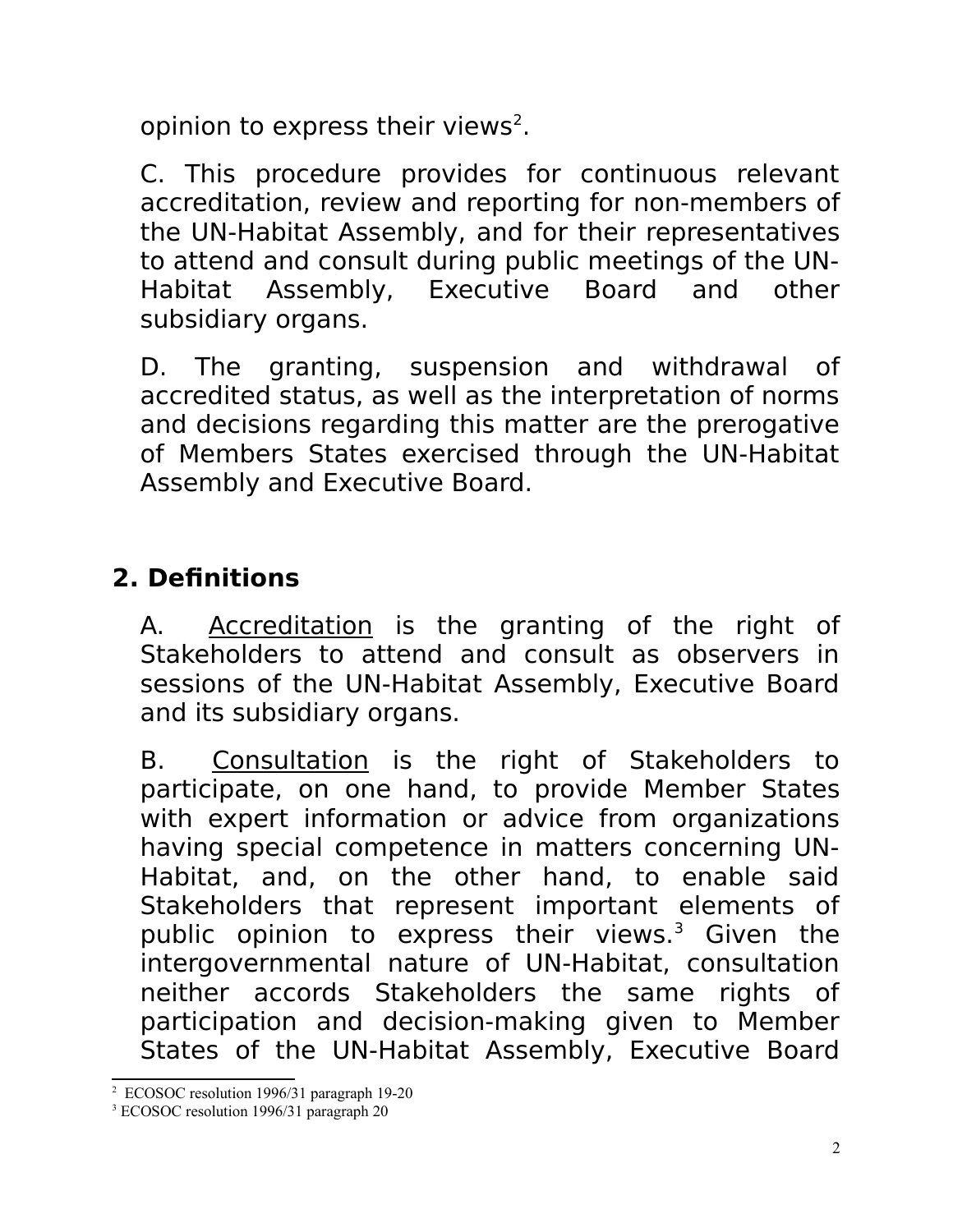and other subsidiary organs, nor does it transform the Assembly and Board from coordination of policy, programmes and action, into general forums for discussion, such as the World Urban Forum.

C. Major groups: Major Groups are an association of individuals organized around a common objective or characteristic to achieve goals important to their members. UN-Habitat adopts Major Groups as follows (i) Civil society, (ii) Private sector, (iii) Women, (iv) Children and Youth, (v) Local Authorities (vi) Academia and Researchers, (vii) Professionals, (viii) Workers and Trade Unions, (ix) Indigenous peoples, (x) Persons with Disabilities, (xi) Older persons, (xii) Foundations, (xiii) Media, (xiv) Grassroots and informal sector, (xv) Parliamentarians, and (xvi) Farmers.

D. Non-governmental organizations (NGOs) are not for profit, voluntary citizens' groups, organized independent of government at the local, national, subregional, regional or international level, hereinafter referred to as "NGOs".

E. Stakeholder. For the purposes of this Accreditation Annex, Stakeholders include all Non-members of UN-Habitat Assembly, as defined in Rules 61-67 of the Rules of Procedure for the UN-Habitat Assembly, provided that they are supporting or working in the field of sustainable urbanization and human settlements and support of work and mandate UN-Habitat.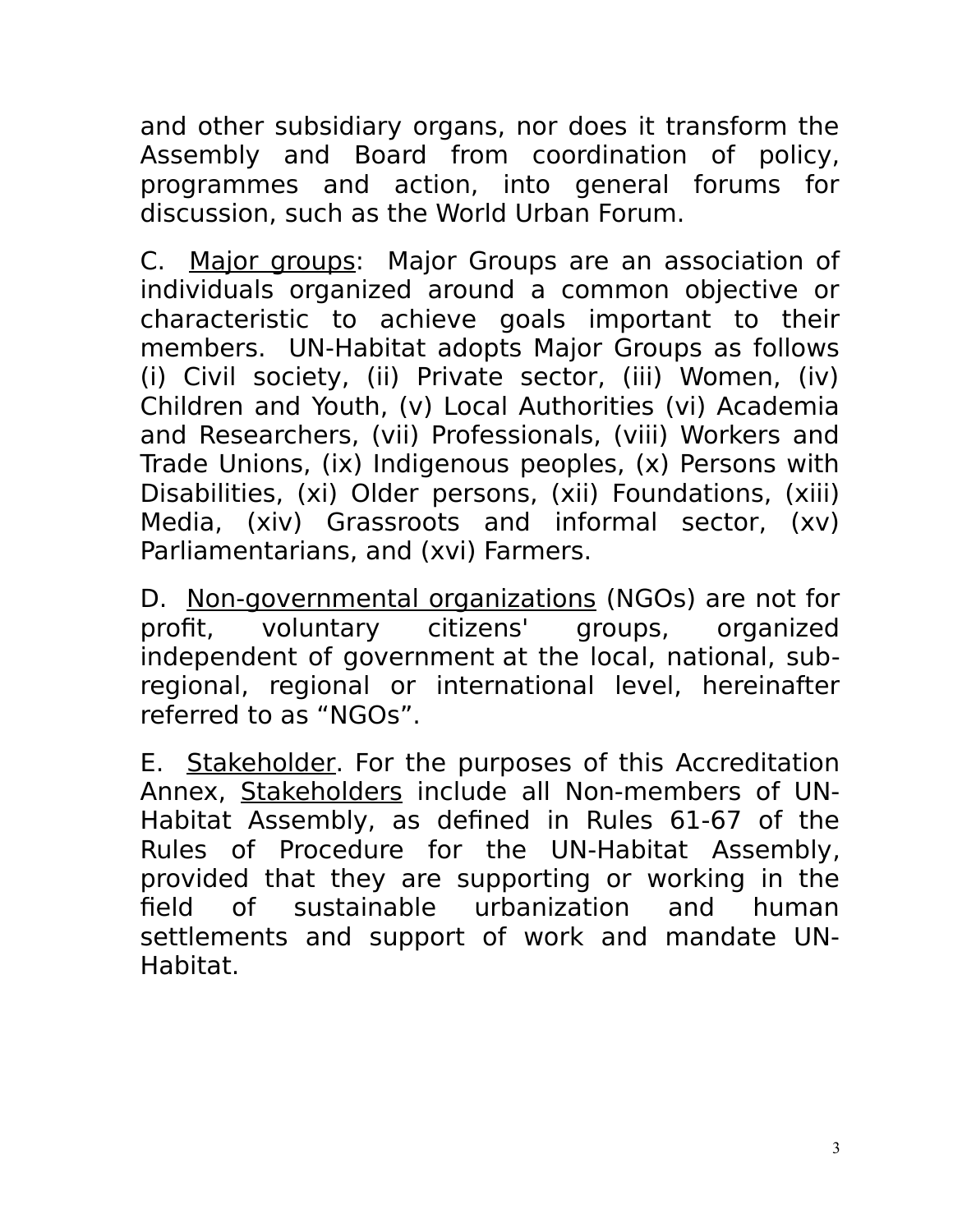#### **3. Accreditation of Non-members of UN-Habitat, other** than than the set of the set of the set of the set of the set of the set of the set of the set of the set of the set of the set of the set of the set of the set of the set of the set of the set of the set of the se **Non-Governmental Organizations**

Stakeholders, as defined in Rules 62-65<sup>[4](#page-3-0)</sup> of the Rules of Procedure for UN-Habitat, shall be granted accreditation, as observers, upon timely request to UN-Habitat. Accredited organizations which are granted observer status, pursuant to this paragraph, may designate up to five representatives to attend sessions of the UN-Habitat Assembly and its subsidiary bodies, unless otherwise specified under this Annex.

### **4. Accreditation of Non-Governmental Organizations**

- A. The following criteria must be met for accreditation of an  $NGOs.<sup>5</sup>$  $NGOs.<sup>5</sup>$  $NGOs.<sup>5</sup>$
- (i)The NGO is legally constituted as a not-for profit entity in a given country.
- (ii)The NGO shall have an established headquarters with an Executive Officer or Executive committee.
- (iii) The NGO shall have a constitution, charter, certificate of registration or incorporation certification, or other documentation of establishment, as applicable, including proof of nonprofit status, a copy and any amendments to those documents, which shall be deposited with the Secretariat of UN-Habitat,

<span id="page-3-0"></span><sup>4</sup> Rules 62-65 refer to the following Non-Member States of the UN-Habitat Assembly:

non-Member States of the United Nations, member state of a specialized agency, other UN Bodies, UN Specialized Agencies, other intergovernmental organizations including regional economic integration organizations, representatives of local authorities invited by the Executive Director, and other Habitat Agenda partners. It does not include NGOs.

<span id="page-3-1"></span><sup>&</sup>lt;sup>5</sup> See Rule 66 of the UN-Habitat Assembly Rules of Procedure and ECOSOC resolution 1996/31, paragraph 10.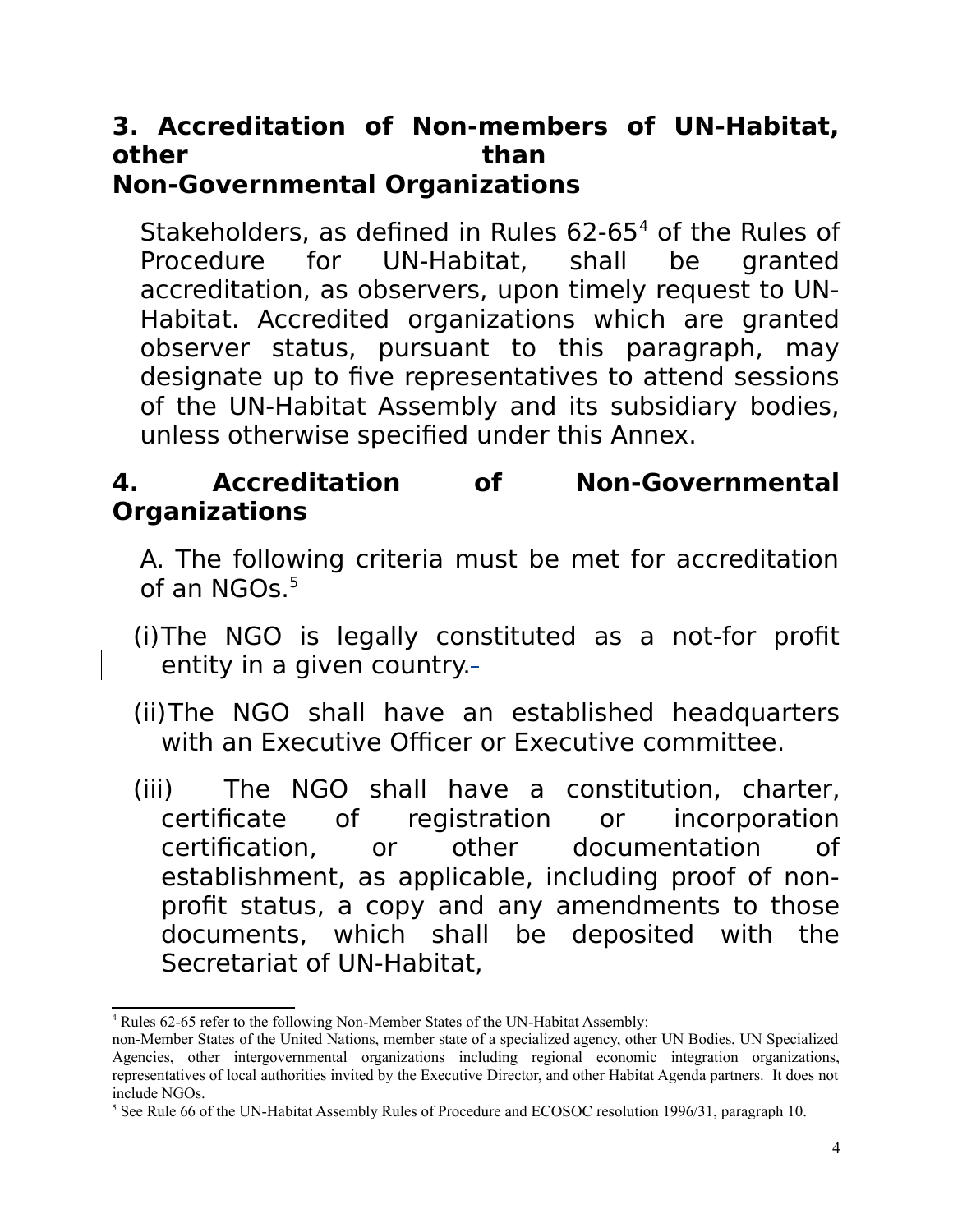- (iv) The work of the NGO is in support of UN-Habitat's vision, mission and mandate, with geographical coverage at a local, national, subregional, regional or international level,
- (v)The NGO has been in existence for two years, with (a) evidence of verified achievements in the field of sustainable urbanization and human settlements, such as implementing the New Urban Agenda (NUA) commitments, accomplishing the Sustainable Development Goals (SDGs), especially SDG11, or realization of other relevant internationally agreed responsibilities, or (b) evidence of its representative nature, on behalf of a number of stakeholders.

B. Where there exist a number of NGOs with similar objectives, interests and basic views on sustainable urbanization, cities and human settlements development, they may, for purpose of consultation with the UN-Habitat Assembly form a joint committee or other body and nominate accredited representative(s) to carry on such consultation for the whole group<sup>[6](#page-4-0)</sup>.

# **5. Accreditation Procedure**

A. Accredited NGOs.

(i)NGOs currently accredited to the UN-Habitat Governing Council or UN-Habitat Assembly under one of the provisions in paragraph ECOSOC resolutions 1996/31, GC -Resolution 19/8, GC Resolution 26/7, or under this policy, must submit periodic reports as

<span id="page-4-0"></span><sup>6</sup> ECOSOC resolution 1996/31 paragraph 9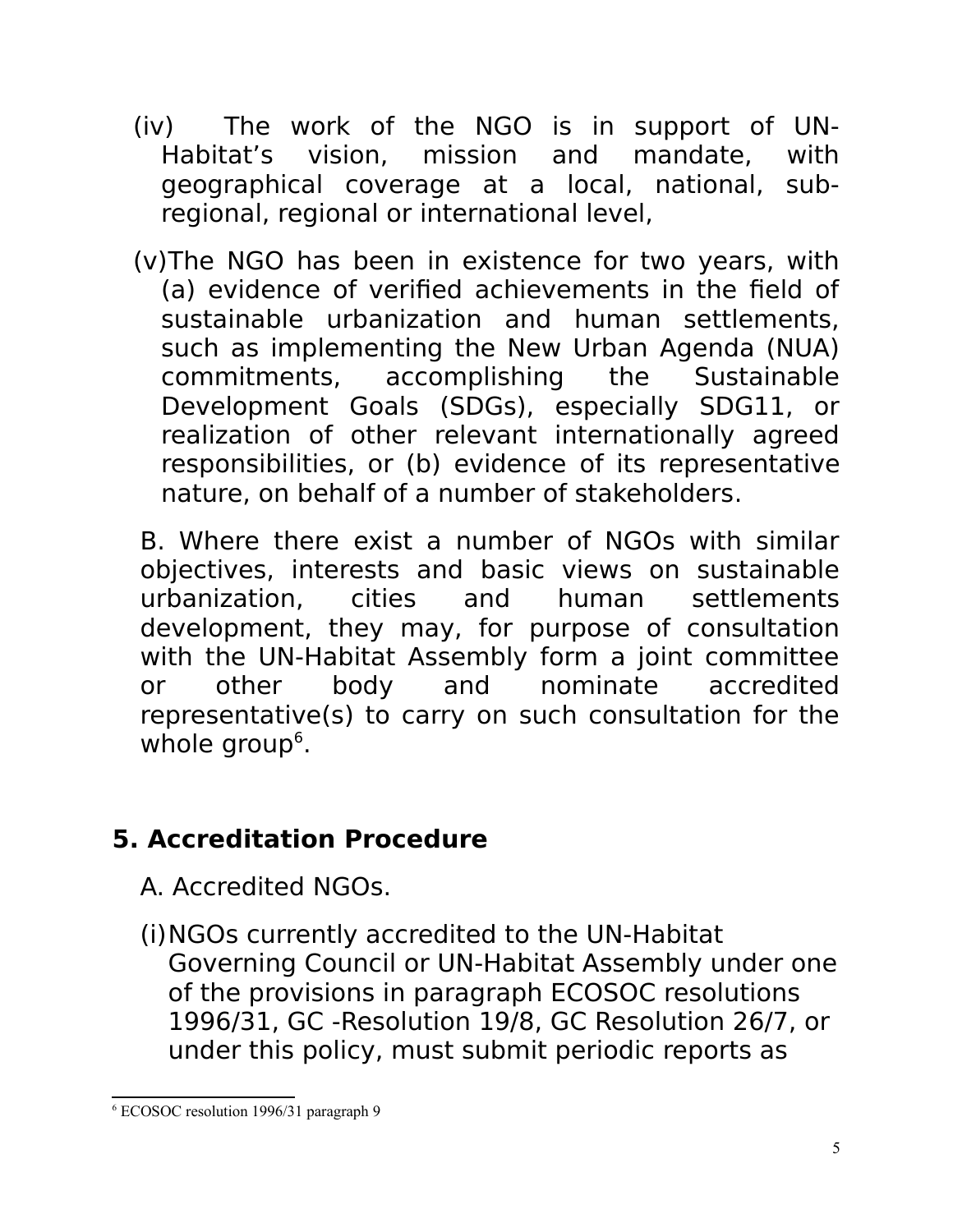stated in section 5 Reporting (below), in order to maintain such accreditation.

- (ii) The first report is due within the one year of the adoption of this Stakeholder Policy and Annex. The report should indicate activities undertaken in the last two years, relevant to the work and mandate of UN-Habitat. If a report is not submitted within two years of the adoption of this policy, the accreditation of the NGO is no longer valid and the NGO is required to re-apply for accreditation based on the set criteria and procedure below for new Stakeholder NGOs.
- B. Non-accredited NGOs

NGOs which meet the accreditation criteria in paragraph 4, above may apply for accreditation by completing an application form online and submitting the following required documentation to the Secretariat:

- (i) A letter requesting accreditation and signed by the Head of the Organisation, printed on the official stationery of the NGO;
- (ii) A copy of the constitution, charter, certificate of registration or incorporation certification, or other documentation of establishment, as applicable, and any amendments to those documents, including proof of non-profit status;
- (iii) The purpose of the NGO, including a brief description of programmes and activities of the NGO in areas relevant to the work and mandate of UN-Habitat, [and a list of financial sources and substantial contributions, including contributions from Governments. This can be annual or other reports of the NGO for the last two years, including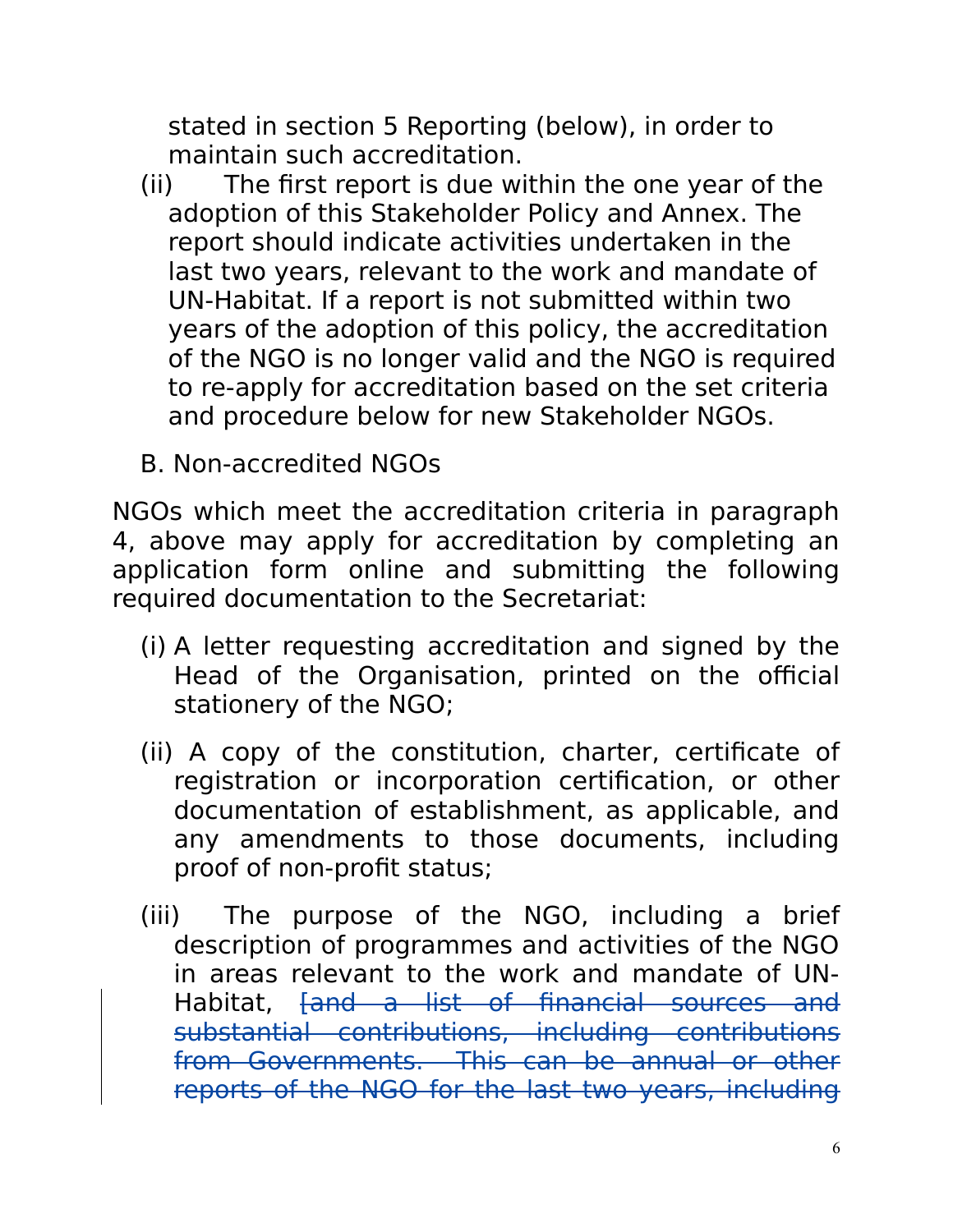financial statements.]

(iv) [If any information is above i) –  $iv$ ) provided by the NGO is fake or deliberately hidden, as determined by the Secretariat (U.S+), the accreditation of the NGO will be suspended for not less than five years] CHI +.

C The Secretariat will process an application for accreditation within two (2) months including consultations with Member States.

The Secretariat upon receipt of an application will review and update the online data base immediately, but no later than 30 days after the application is received. If the documents received by the NGO are not sufficient, the Secretariat will immediately request for additional information.

If the criteria for accreditation are met and the required documents submitted, the Secretariat will change their status to "approved for consultative status", pending Member States response and inform Member States regarding the updates to the list of accredited stakeholders. If no Member State objects within 30 days of the posting, the Secretariat will electronically inform the NGO, and accordingly update the database. In case of an objection by a Member State then an Objection procedure under section 7 below will apply.

D In the event an application is not processed by the Secretariat in time for either the UN-Habitat Assembly or its subsidiary organs including the Executive Board, the Secretariat will inform Member States accordingly and seek approval for interim accreditation to enable the organisation to attend the respective meeting.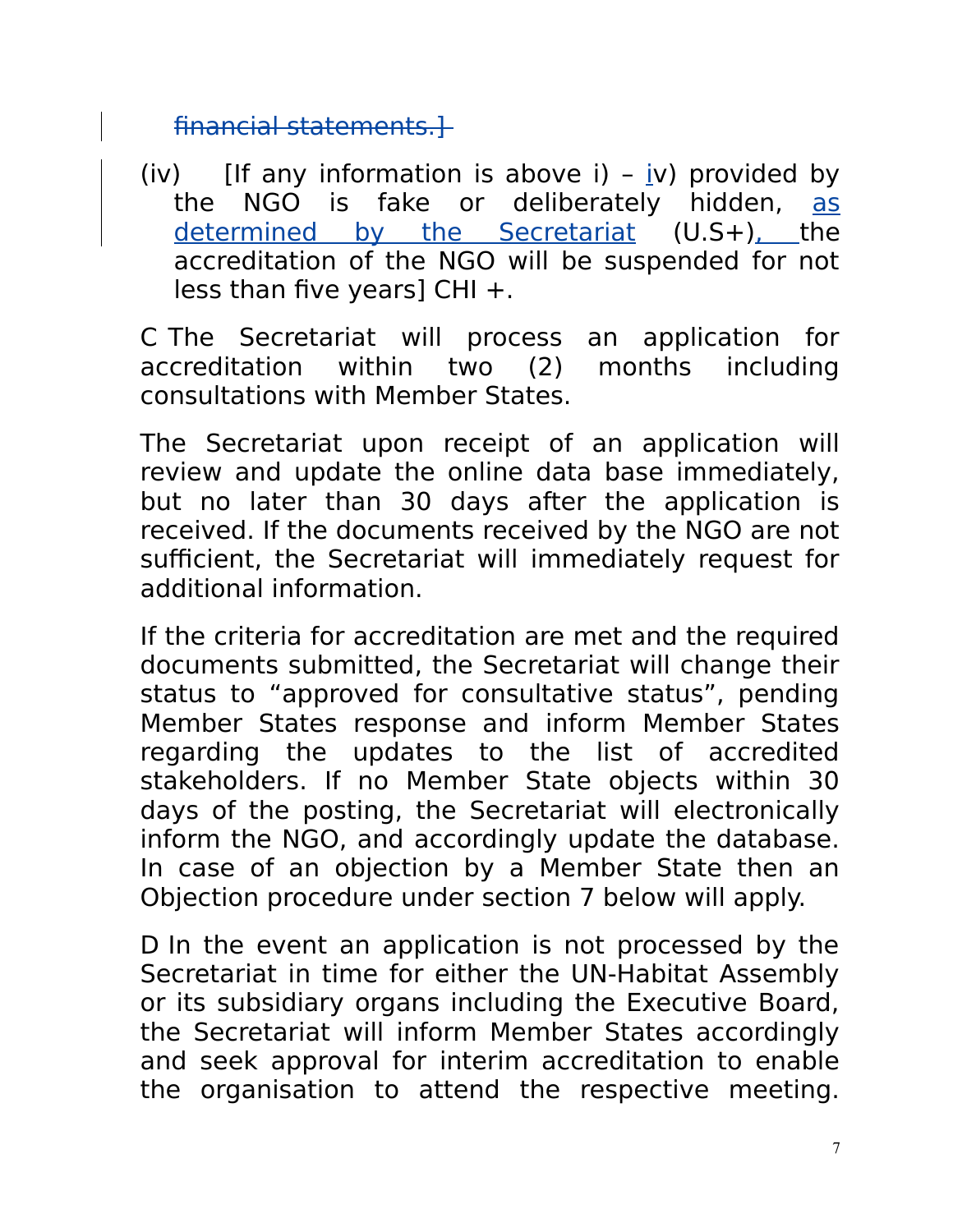Unless a Member State objects, the NGO will be granted interim accreditation, pending completion of the accreditation process

E. The Secretariat shall maintain a list of accredited stakeholders, that is also available on-line. The list should be updated each time a new accreditation is granted, suspended or withdrawn.

F. Accreditation is not a requirement for participation in the implementation of projects, programmes or partnerships.

### **6. Reporting**

A. NGOs accredited to UN-Habitat and its subsidiary organs must report as follows:

- (i)All duly accredited NGOs must submit to the Secretariat , at least every two years brief periodic reports, or, alternatively, the annual reports prepared by the NGO, on their relevant activities based on guidelines/template provided by the Secretariat.
- (ii)These reports contribute towards assessment of NGOs' contribution and support given to UN-Habitat mandate and work including good practices. The reports will also inform preparation of the Quadrennial report on implementation of the New Urban Agenda and the report on monitoring implementation of SDG11.
- (iii) The Secretariat shall send a notice two months before reports are due. After receiving notice, if any stakeholder NGO does not submit an adequate periodic report by the due date, the Secretariat shall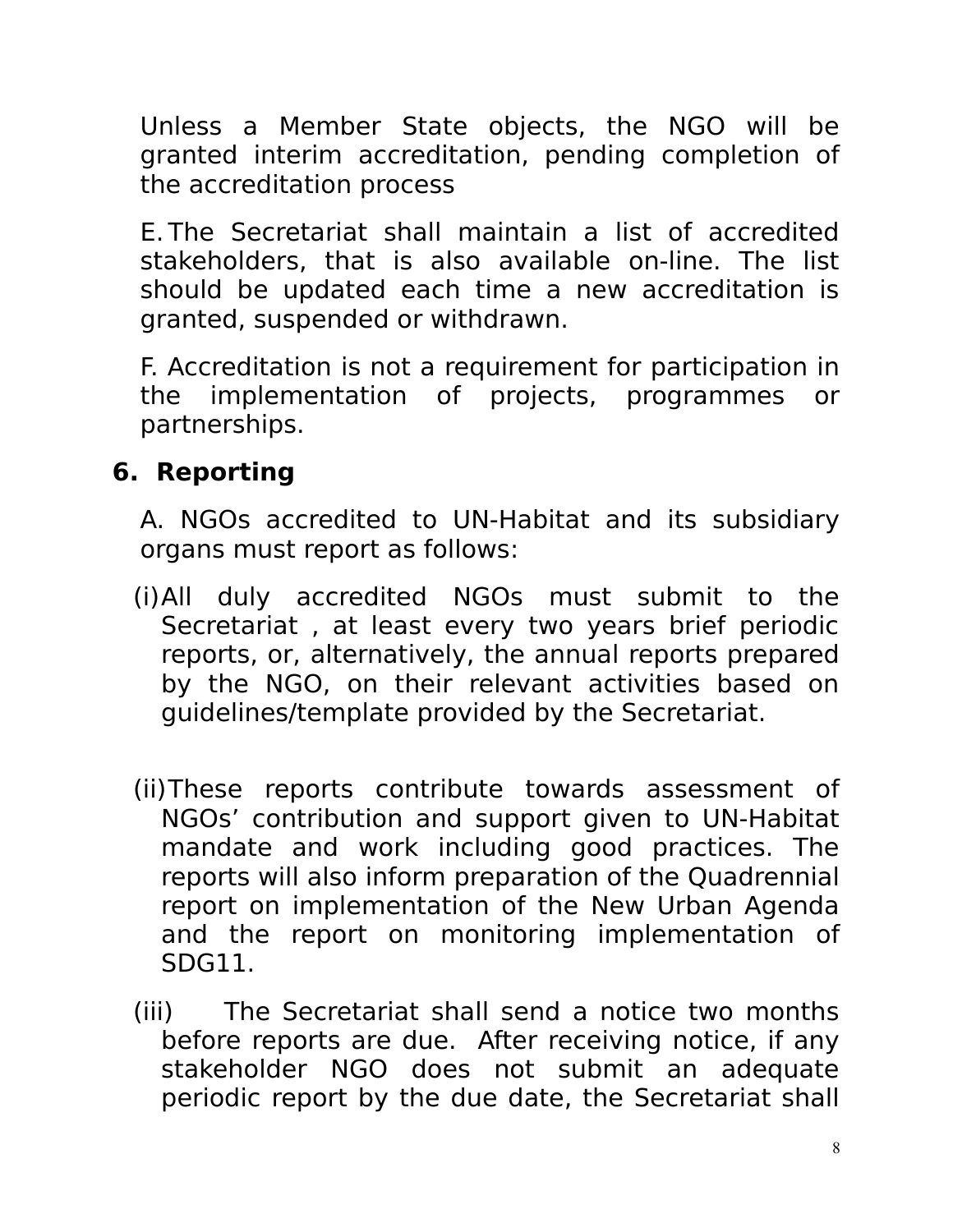send a reminder, requiring the report or any missing information to be received within 30 days. If an adequate report is not received within 30 days, the Secretariat shall notify the NGO that their accreditation status is suspended until an adequate report is received. All Member States will be advised accordingly.

B. Failure to comply by submitting reports as required, may lead to suspension or withdrawal of accreditation completely. If accreditation is withdrawn, the concerned NGO must re-apply as per this procedure, in order to be granted accreditation to UN-Habitat.

### **7. Objection by a Member State to Accreditation of an NGO**

A. The following procedure shall be followed in case of an objection by a Member state to accreditation of an NGO:

- (i)A member state shall inform the Secretariat, in writing, of their objection within 14 days of receiving the list, including the reasons for objection as guided by the accreditation criteria. This information shall be shared by the Secretariat, with the Member States.
- (ii) Upon receipt of a Member State objection the Secretariat shall inform the affected NGO within two business days. If the NGO wishes to respond to the objection raised by the member state, it must provide sufficient explanation, within 14 days of receipt of the notification from the Secretariat and request reconsideration. If the NGO does not request reconsideration, the objection will be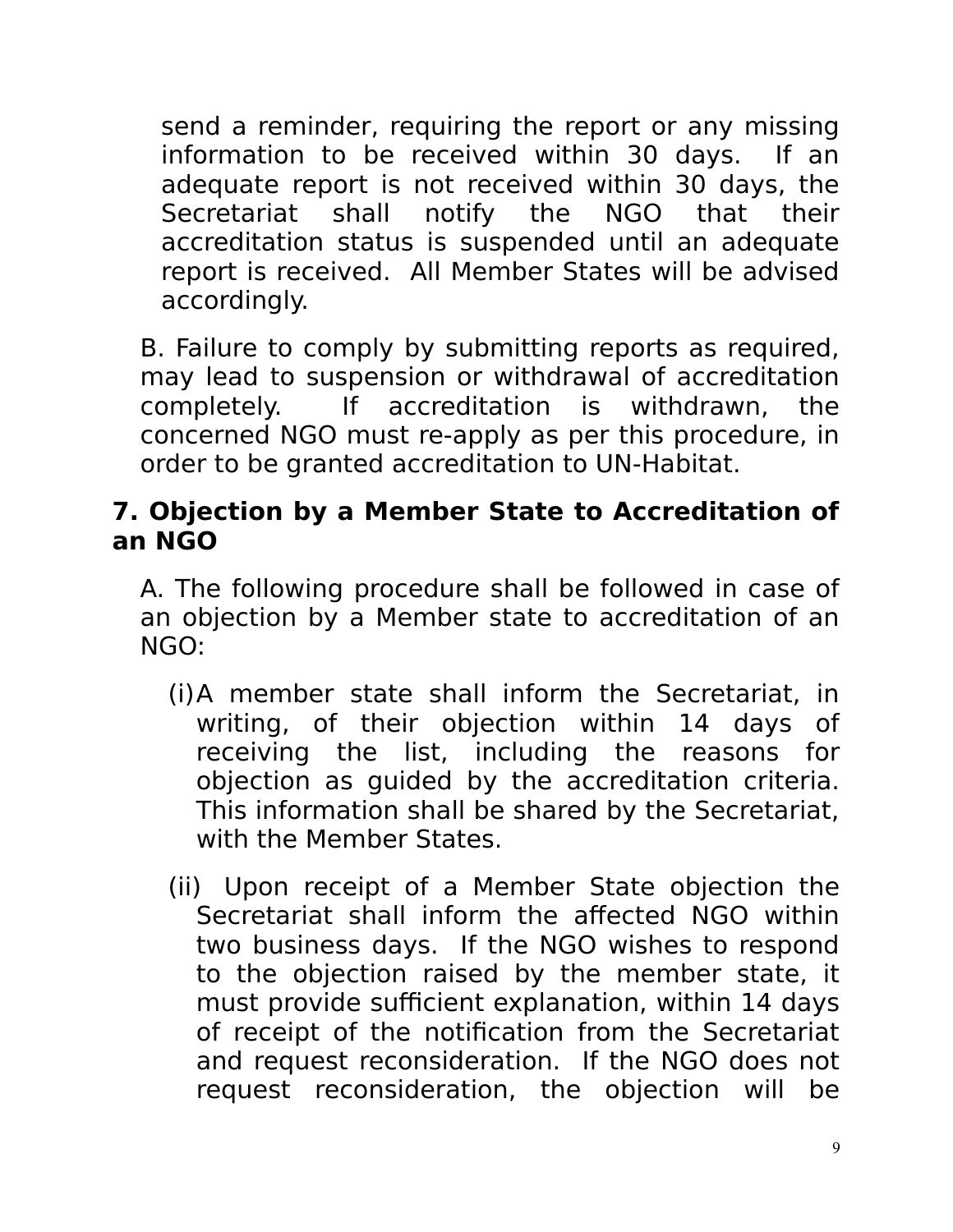acknowledged, and accreditation will not be granted.

- (iii) A standing Committee on Non-Governmental Organizations, shall be established by the Executive Board of up to 10 Member States based on regional representation to consider any Member State's objection and the responses from the concerned NGO(s). The Member State, which submitted an objection, shall be included in this Standing Committee.
- (iv) If the Standing Committee on NGOs is not satisfied with the NGO's response, the NGO shall be removed from the list of NGOs accredited to Habitat. Given the clear acknowledgment of the capacity of NGOs to support the work of the United Nations under ECOSOC Resolution 1996/31, the decision to not grant accreditation shall be adopted by consensus or a majority vote upon the motion of a member of the committee, if consensus is not reached. Otherwise the NGO shall retain or receive accredited status. The Secretariat shall immediately inform the concerned NGO accordingly. The Secretariat shall update the list of accredited NGOs accordingly and inform the member states about the outcome of the procedure.

B. The Secretariat shall circulate the decision of the Standing Committee and link to the final list of accredited NGOs, including information on any objection raised and the process followed.